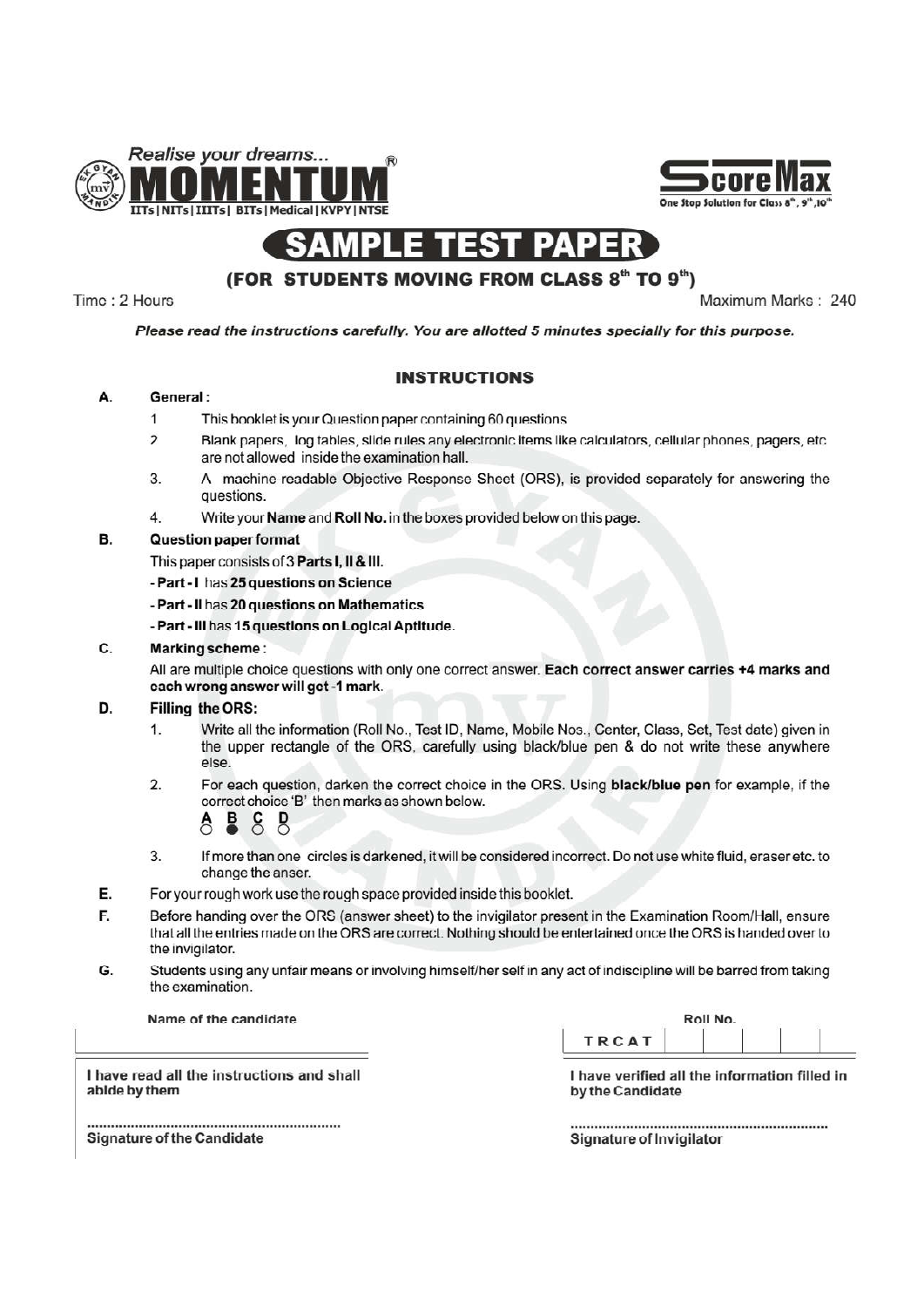|                                       |                                                                                                                        |                                                                                    | PART - I                               |                                        |  |
|---------------------------------------|------------------------------------------------------------------------------------------------------------------------|------------------------------------------------------------------------------------|----------------------------------------|----------------------------------------|--|
|                                       |                                                                                                                        |                                                                                    | <b>SCIENCE</b>                         |                                        |  |
| 1.                                    | Force involved in opening a door is an example of -                                                                    |                                                                                    |                                        |                                        |  |
|                                       | (a) Contact force                                                                                                      |                                                                                    | (b) Non contact force                  |                                        |  |
|                                       | (c) Spring force                                                                                                       |                                                                                    | (d) Magnetic force                     |                                        |  |
| 2.                                    |                                                                                                                        | As we go to high altitude atmospheric pressure __________                          |                                        |                                        |  |
|                                       | (a) Increases                                                                                                          |                                                                                    | (b) Decreases (c) Remains same         | (d) None of these                      |  |
| 3.                                    | Pressure due to a box placed on a table of side $10 m \times 10 m$ is 40 Pascals, then force exerted by the<br>box is: |                                                                                    |                                        |                                        |  |
|                                       | (a) $8N$                                                                                                               | (b) $\frac{8}{10}N$                                                                | (c) $8000 N$                           | (d) $80 N$                             |  |
| 4.                                    | Above                                                                                                                  | dB, the sound becomes physically painful.                                          |                                        |                                        |  |
|                                       | (a) 60                                                                                                                 | $(b)$ 40                                                                           | (c) 120                                | $(d)$ 80                               |  |
| Speed of sound in solid is ____<br>5. |                                                                                                                        |                                                                                    | $\equiv$ the speed of sound in liquid. |                                        |  |
|                                       | (a) Same as                                                                                                            |                                                                                    | (b) Greater than                       |                                        |  |
|                                       | (c) less than                                                                                                          |                                                                                    |                                        | (d) Sometime greater and sometime less |  |
| 6.                                    |                                                                                                                        | The safety device based on heating effect of electric current is called _________. |                                        |                                        |  |
|                                       | (a) Fuse                                                                                                               | (b) Transformer                                                                    | (c) Switch                             | (d) Battery                            |  |
| 7.                                    |                                                                                                                        | If angle of reflection from mirror is 30 degrees then angle of incidence is :      |                                        |                                        |  |
|                                       | $(a)$ 0 degree                                                                                                         | $(b)$ 90 degree                                                                    | $(c)$ 60 degree                        | $(d)$ 30 degree                        |  |
| 8.                                    | An image which can be obtained on screen is called __________ image.                                                   |                                                                                    |                                        |                                        |  |
|                                       | (a) Real                                                                                                               | (b) Inverted                                                                       | (c) Virtual                            | (d) erect                              |  |
| 9.                                    | Motion of train on straight line is :                                                                                  |                                                                                    |                                        |                                        |  |
|                                       | (a) circular                                                                                                           | (b) oscillatory                                                                    | (c) linear                             | (d) None of these                      |  |
| 10.                                   |                                                                                                                        | Which of the following graph shows a car moving with constant speed :              |                                        |                                        |  |
|                                       | Distance<br>(a)<br>Time                                                                                                | Distance<br>(b)<br>Time                                                            | Distance<br>(c)<br>Time                | (d) None of these                      |  |

 $\overrightarrow{Time}$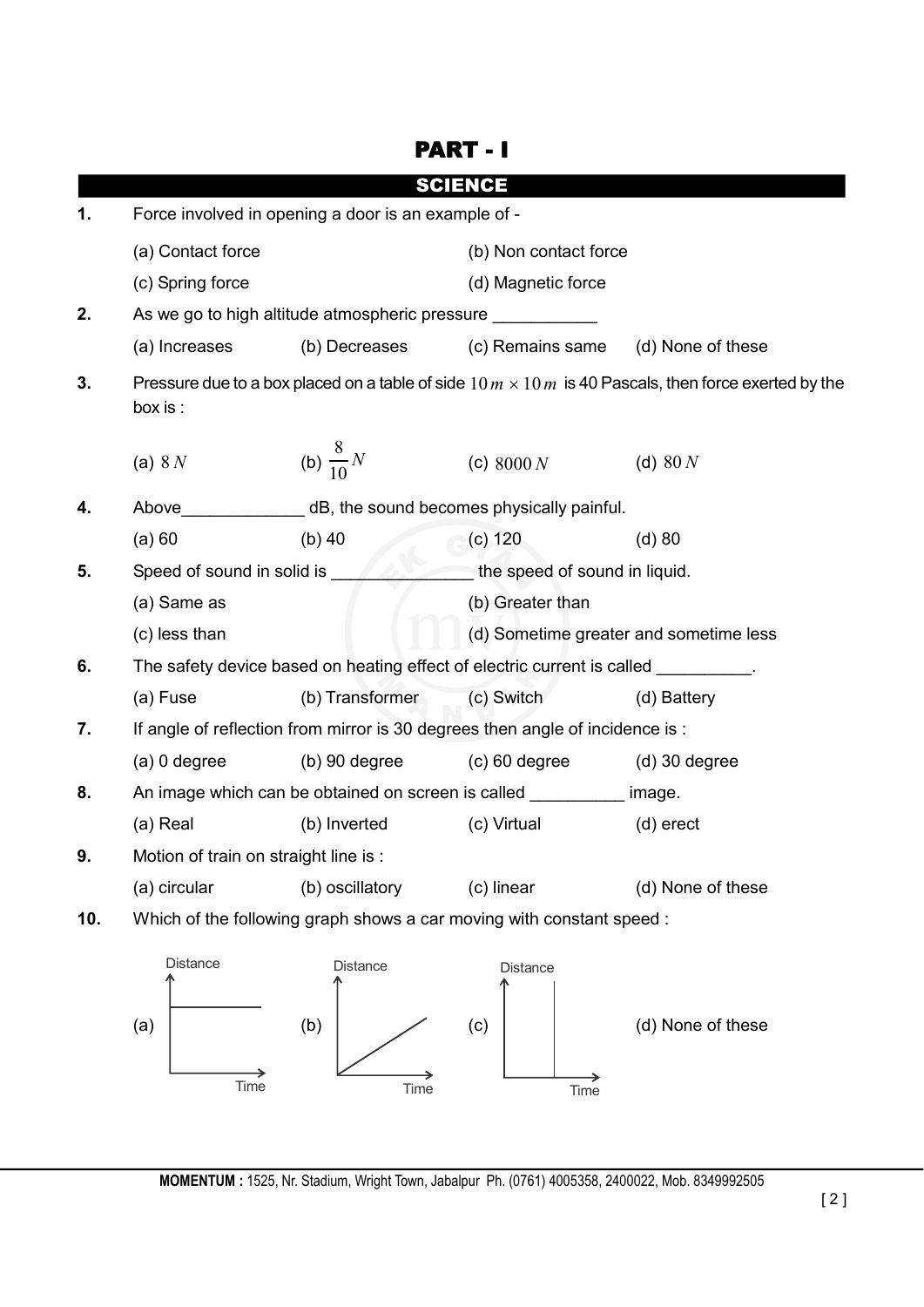**11.** Bases are the substances which are bitter in taste and are soapy or slippery in touch.

Which of the following is a type of base :

- (a) Stomach juice (b) Milk of Magnesia
- 
- **12.** Burning of a candle is a type of :
	- (a) Physical change only
	- (b) Chemical change only
	- (c) Physical & chemical change both
	- (d) None of these
- 
- (c) Soda (d) Rain water



**13.** The process of depositing a layer of one metal over another metal surface to protect it from rusting is called:







- **14.** The main constituent present in cold drinks is :
	- (a) Nitric Acid + Carbonic acid
	- (b) Milk of magnesia + Carbonic acid
	- (c) Carbonic Acid + Water
	- (d) None of these

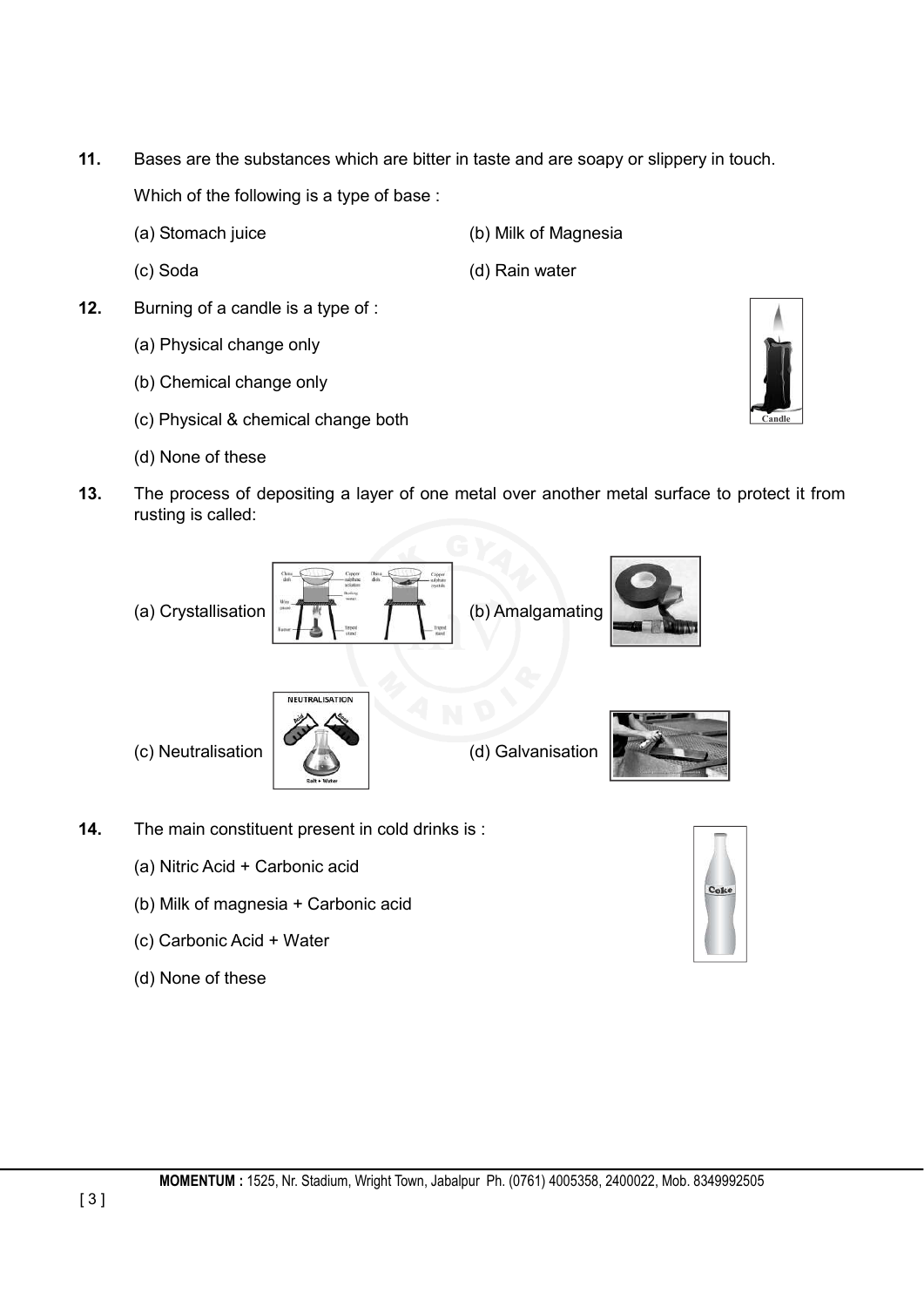**15.** The process of interconversion of matter shows formation of :



- (d) None of the above
- **16.** Who gave "Law of conservation of mass" that states that (mass can neither be created nor be destroyed in a chemical reaction) :



(a) Joseph Proust (b) Antoine Lavoiser





(c) John Dalton (d) None of them

**17.** Which of the following is used in the extraction of metals :

(a) Coal gas (b) Coke (c) Coal tar (d) Petroleum

- **18.** Which of the following isotope is used for the treatment of cancer :
	- (a) U 235 (b) Co 60 (c) Cl 35 (d) None of these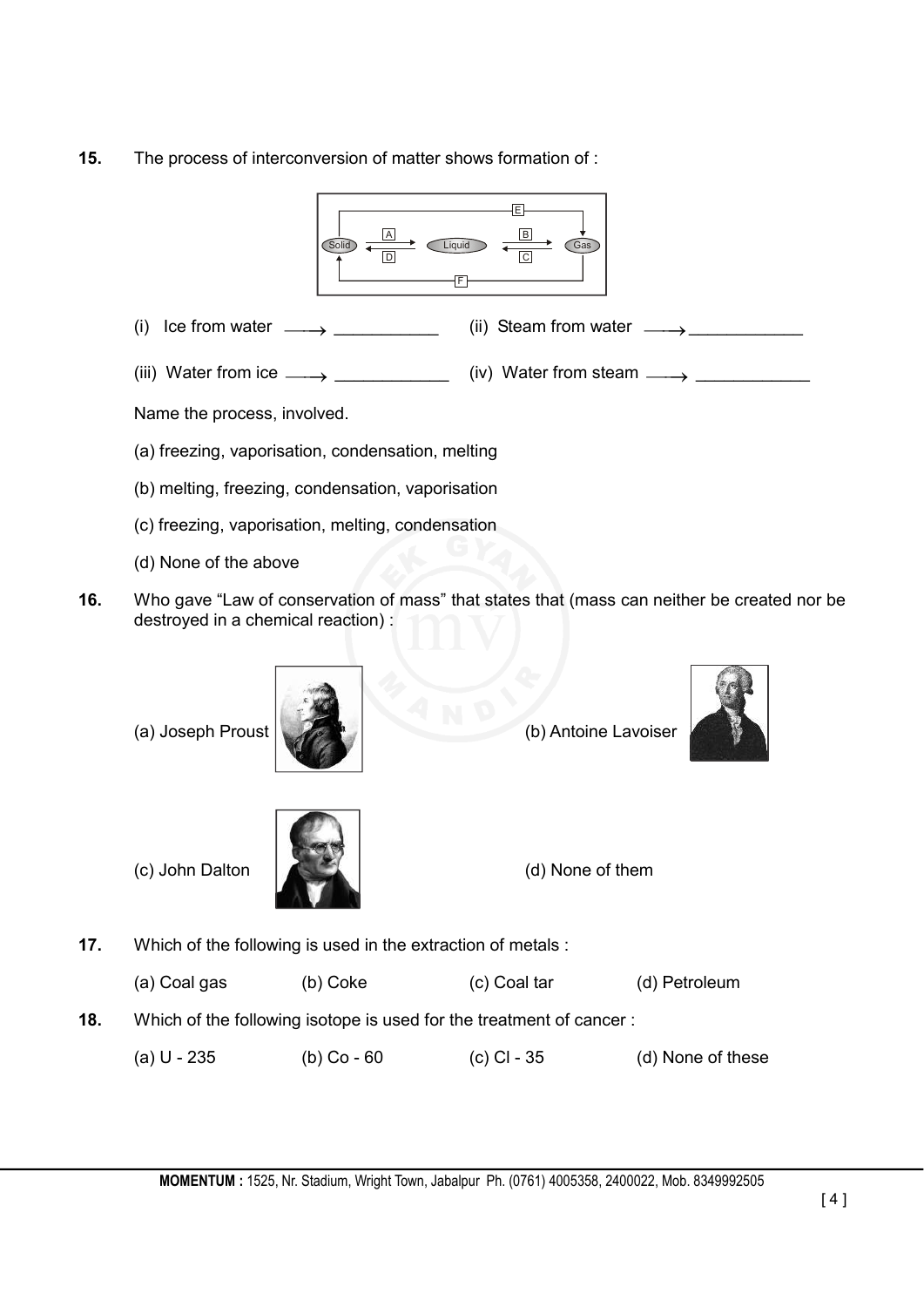- **19.** Blue colour of the copper sulphate solution changes to green colour when an iron nail is dropped into it due to the formation of :
	- (a) Iron sulphate  $(FeSO<sub>4</sub>)$
	- (b) Copper chloride  $(CuCl<sub>2</sub>)$
	- (c) Copper sulphate  $(CuSO<sub>4</sub>)$
	- (d) Iron chloride  $(FeCl<sub>3</sub>)$



- (a) Bitumen (b) Paraffin wax (c) Lubricating oil (d) Diesel
- **21.** Refer the given flow chart and identify X, Y and Z ?



- **22.** Which of the following statements is/are correct regarding the given figure? (i) The part labelled 'P' gives rise to fruit.
	- (ii) The part labelled 'R' is responsible for
		- transfer of female gamete.
	- (iii) The part labelled 'Q' transforms into endosperm.
	- (iv) The part labelled 'S' is a male gamete.
	- (a) (i) only (b) (i) & (iii)
	- (c) (iii) & (iv) (d) (i) & (ii)



**MOMENTUM :** 1525, Nr. Stadium, Wright Town, Jabalpur Ph. (0761) 4005358, 2400022, Mob. 8349992505

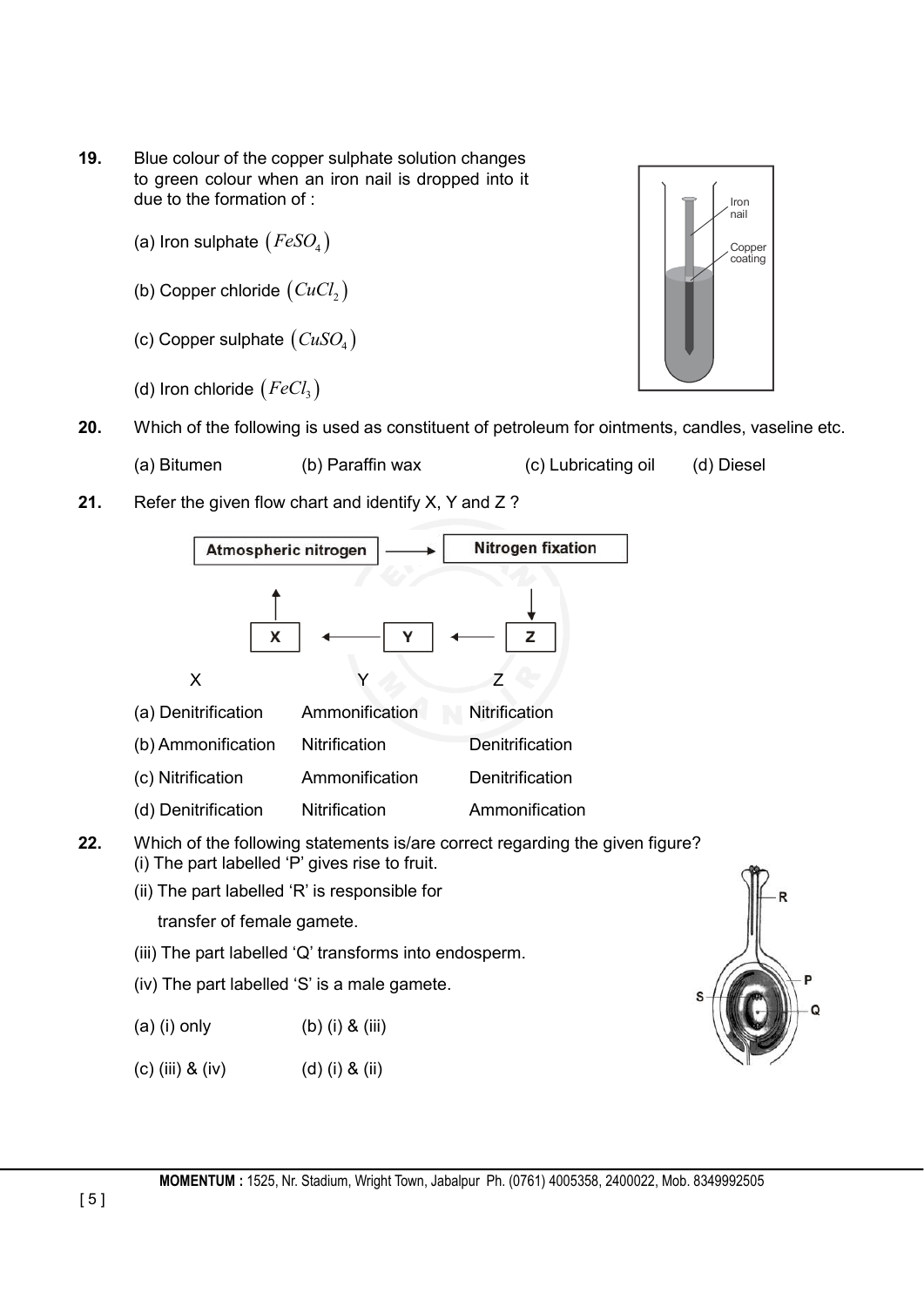**23.** Identify the microorganism in the given figure and the method of its reproduction.

|     | Microorganism                                                                 | <b>Method of reproduction</b> |                                       |                  |
|-----|-------------------------------------------------------------------------------|-------------------------------|---------------------------------------|------------------|
|     | (a) Viruses                                                                   | <b>Binary fission</b>         |                                       |                  |
|     | (b) Fungi                                                                     | <b>Budding</b>                |                                       |                  |
|     | (c) Algae                                                                     | Conjugation                   |                                       |                  |
|     | (d) Fungi                                                                     | Spore formation               |                                       |                  |
| 24. | Which of these includes production of earthworms and worms?                   |                               |                                       |                  |
|     | (a) Sericulture                                                               | (b) Horticulture              | (c) Pisciculture                      | (d) Vermiculture |
| 25. | How are earthworms useful to farmers?                                         |                               |                                       |                  |
|     | (a) They help in nitrogen fixation in the soil (b) They help in killing pests |                               |                                       |                  |
|     | (c) They make the soil airy, soft and fertile                                 |                               | (d) They help in pulling out of weeds |                  |
|     |                                                                               |                               |                                       |                  |

# **SPACE FOR ROUGH WORK**

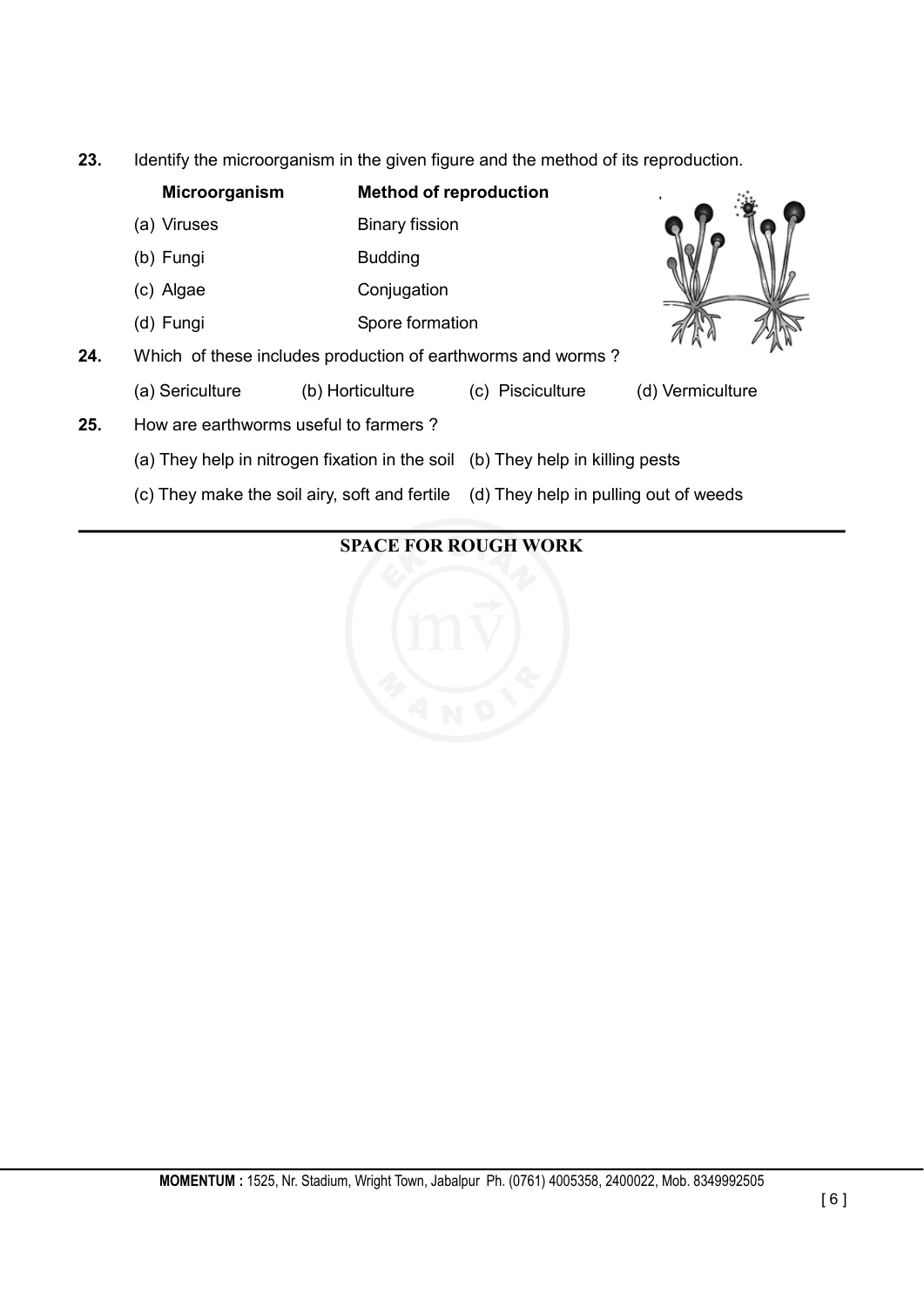|     | <b>PART -</b>                                                                                                                                                                                                       |                                                                                                                                      |                   |                                                                                                                     |  |  |  |
|-----|---------------------------------------------------------------------------------------------------------------------------------------------------------------------------------------------------------------------|--------------------------------------------------------------------------------------------------------------------------------------|-------------------|---------------------------------------------------------------------------------------------------------------------|--|--|--|
|     |                                                                                                                                                                                                                     | <b>MATHEMATICS</b>                                                                                                                   |                   |                                                                                                                     |  |  |  |
| 26. | Which symbol combination in the given order can be used between the numbers to satisfy :<br>$8*4*2=16$                                                                                                              |                                                                                                                                      |                   |                                                                                                                     |  |  |  |
|     | (a) $+$ , $\times$                                                                                                                                                                                                  | (b) $\times,-$                                                                                                                       | (c) +, $\div$     | (d) $\div$ , $\times$                                                                                               |  |  |  |
| 27. | number of sides of the polygon is :                                                                                                                                                                                 |                                                                                                                                      |                   | If a polygon has 5 interior angles each of $172^{\circ}$ and remaining interior angles each of $160^{\circ}$ , then |  |  |  |
|     | $(a)$ 10                                                                                                                                                                                                            | $(b)$ 22                                                                                                                             | $(c)$ 21          | $(d)$ 27                                                                                                            |  |  |  |
| 28. |                                                                                                                                                                                                                     | If $\left(\frac{125}{8}\right)^n \times \left(\frac{8}{125}\right)^{-5} = \left(\frac{5}{2}\right)^{18}$ , then <i>n</i> equals to : |                   |                                                                                                                     |  |  |  |
|     | $(a)$ 1                                                                                                                                                                                                             | (b) 2                                                                                                                                | $(c)$ 3           | (d) None of these                                                                                                   |  |  |  |
| 29. | Raksha is walking towards South direction and Dipu is walking towards South-East direction<br>from the same place starting at same time. If both of them want to reach on a road which is<br>directed East to West. |                                                                                                                                      |                   |                                                                                                                     |  |  |  |
|     | Who will reach sooner?                                                                                                                                                                                              |                                                                                                                                      |                   |                                                                                                                     |  |  |  |
|     | (a) Raksha                                                                                                                                                                                                          |                                                                                                                                      | (b) Dipu          |                                                                                                                     |  |  |  |
|     | (d) Can not be determined<br>(c) Both at the same time                                                                                                                                                              |                                                                                                                                      |                   |                                                                                                                     |  |  |  |
| 30. |                                                                                                                                                                                                                     | If $\div$ 8 $\div$ operators and '6' & '3' interchange their places then which is true:                                              |                   |                                                                                                                     |  |  |  |
|     |                                                                                                                                                                                                                     | (a) $3+6 \div 2 = 5$ (b) $6 \div 3 + 2 = 8$ (c) $3+6 \div 5 = 7$ (d) $3 \div 6 + 1 = 6$                                              |                   |                                                                                                                     |  |  |  |
| 31. | There is a road of 3 m wide at outside of a square park of a colony. The perimeter of the park<br>with road is 484 m. What will be the area of the road:                                                            |                                                                                                                                      |                   |                                                                                                                     |  |  |  |
|     | (a) 1400 sq.m                                                                                                                                                                                                       | (b) 1416 sq.m                                                                                                                        | $(c)$ 1024 sq.m   | (d) None of these                                                                                                   |  |  |  |
| 32. | If $x^2 + 5x + 1 = 0$ then $x + \frac{1}{x} = ?$                                                                                                                                                                    |                                                                                                                                      |                   |                                                                                                                     |  |  |  |
|     | $(a)$ 0                                                                                                                                                                                                             | (b) 1                                                                                                                                | $(c)$ 5           | $(d) -5$                                                                                                            |  |  |  |
| 33. | of the card:                                                                                                                                                                                                        |                                                                                                                                      |                   | Area of a rectangular card is $(9p^2-4q^2)$ sq.m and width is $(3p-2q)$ m. What will be the length                  |  |  |  |
|     | (a) $3p+2q$                                                                                                                                                                                                         | (b) $3p-2q$                                                                                                                          | (c) $9p^2 + 4q^2$ | (d) None of these                                                                                                   |  |  |  |

**MOMENTUM :** 1525, Nr. Stadium, Wright Town, Jabalpur Ph. (0761) 4005358, 2400022, Mob. 8349992505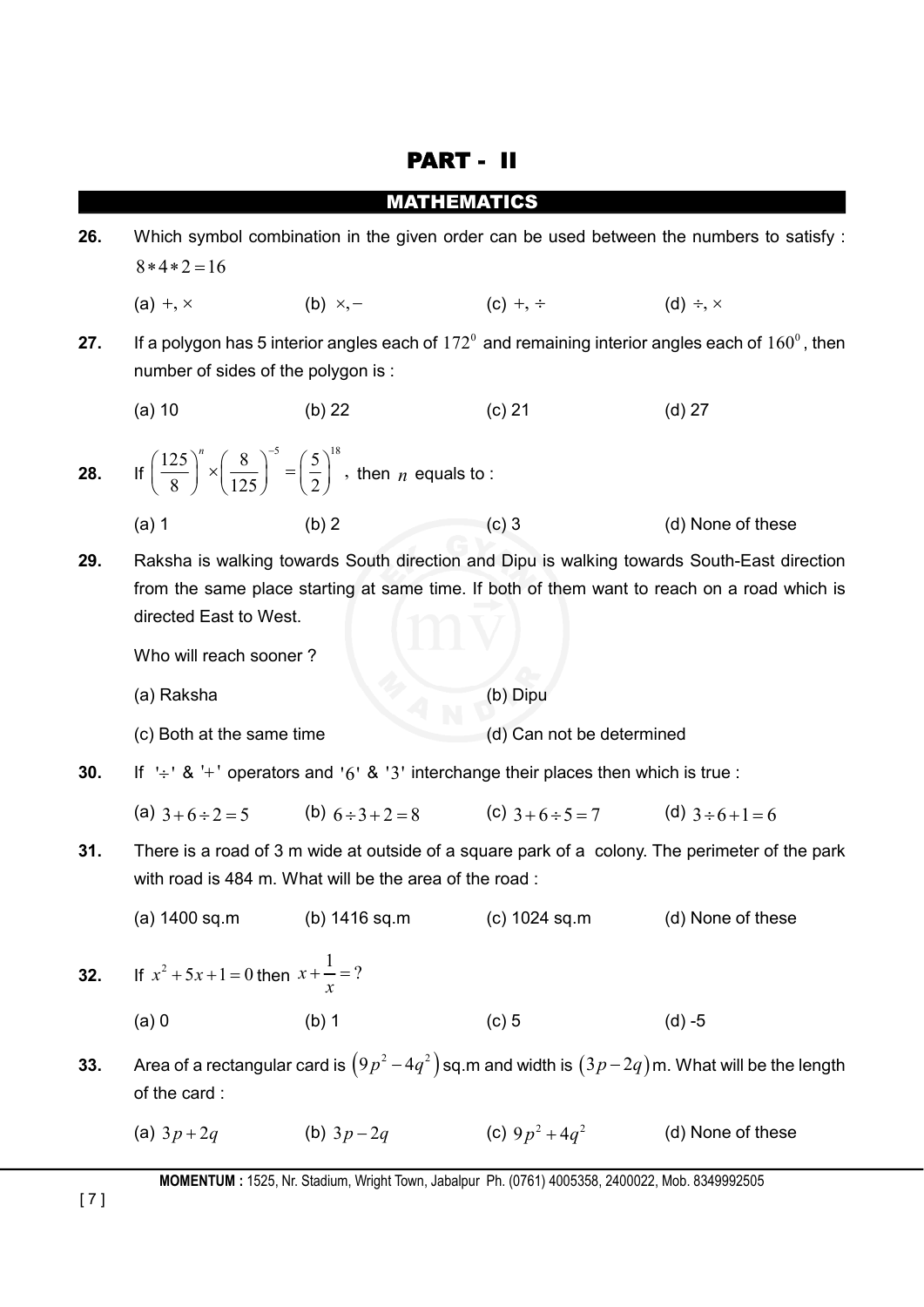**34.** What will be the factors of  $(3 + 2a - a^2)$ :

(a) 
$$
(3-a)(a+1)
$$
 (b)  $(3+a)(a-1)$  (c)  $(a-3)(1-a)$  (d)  $(a+1)(a-3)$ 

- **35.** If *a* & *b* are positive integers and  $a^2-b^2=9\times11$  then what will be the value of *a* & *b* respectively? (a) 18 & 15 (b) 1 & 10 (c) 5 & 4 (d) 5 & 6
- **36.** Find  $\angle BEC$  from given figure if  $\angle BAD = 30^\circ$  and  $\angle DBC = 90^\circ$ :



**37.** In a survey of students of class VIII the following record was found :

If above data is represented by a pie chart then how much central angle will be captured by acting?

(a)  $90^{\circ}$  (b)  $84^{\circ}$  (c)  $104^{\circ}$  (d) None of these

**38.** Given pie chart shows that the percentage of persons who like a season :

If 72 persons like winter season then how many persons like monsoon :



(a) 20 (b) 36 (c) 27 (d) None of these

**39.**  $2(a^2+b^2)$  can be expressed in the form of :

(a) 
$$
(a+b)^2 + (a-b)^2
$$
 (b)  $(a+b)^2 - (a-b)^2$  (c)  $2(a+b)(a-b)$  (d) None of these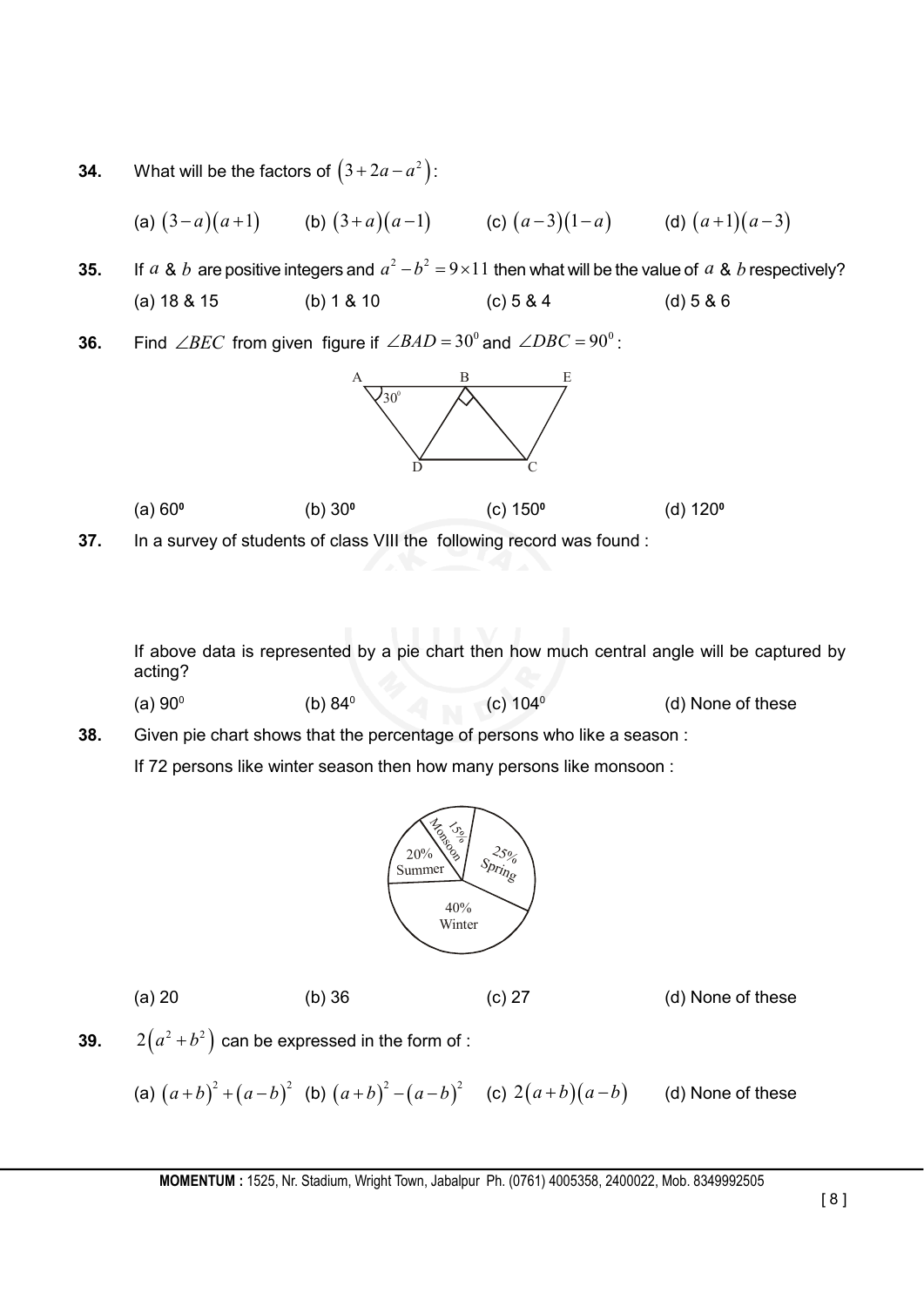**40.** What should be multiplied to 3 5  $-\frac{2}{5}$  to get multiplicative identity?

(a) 
$$
\frac{3}{5}
$$
 (b)  $\frac{5}{3}$  (c)  $\frac{-5}{3}$  (d) 1

**41.** For what value of  $t$ ,  $x^2 - tx + \frac{1}{x^2}$ 4  $x^2 - tx + \frac{1}{x}$  will be a perfect square :

(a) 
$$
\pm 1
$$
 (b)  $\pm 2$  (c) 0 (d) None of these  
42. If adjacent angles of a parallelogram are equal then it must be a :

(a) Rhombus (b) Square (c) Rectangle (d) Kite

**43.** If  $PQ \parallel RS$ ,  $\angle BPQ = 40^\circ$ ,  $\angle BPR = 155^\circ$  &  $\angle CRS = 70^\circ$  then  $\angle PAR = ?$ 



**44.** 30 persons take 15 days time to repair 3  $\overline{7}$  of a road. If 10 more persons join then how many days will be required to repairs the remaining road?

| $(a)$ 15 days<br>(b) $10 \text{ days}$<br>$(c)$ 25 days | (d) None of these |
|---------------------------------------------------------|-------------------|
|---------------------------------------------------------|-------------------|

**45.** If water is freezed into ice then volume is increased by 10%. Similarly, if ice is melted into water then by what percentage volume will be decreased :

| 10% | $90\%$ | $\mathbf{0}$ | (d) None of these |
|-----|--------|--------------|-------------------|
| (a) | (b)    | .U           |                   |

**SPACE FOR ROUGH WORK**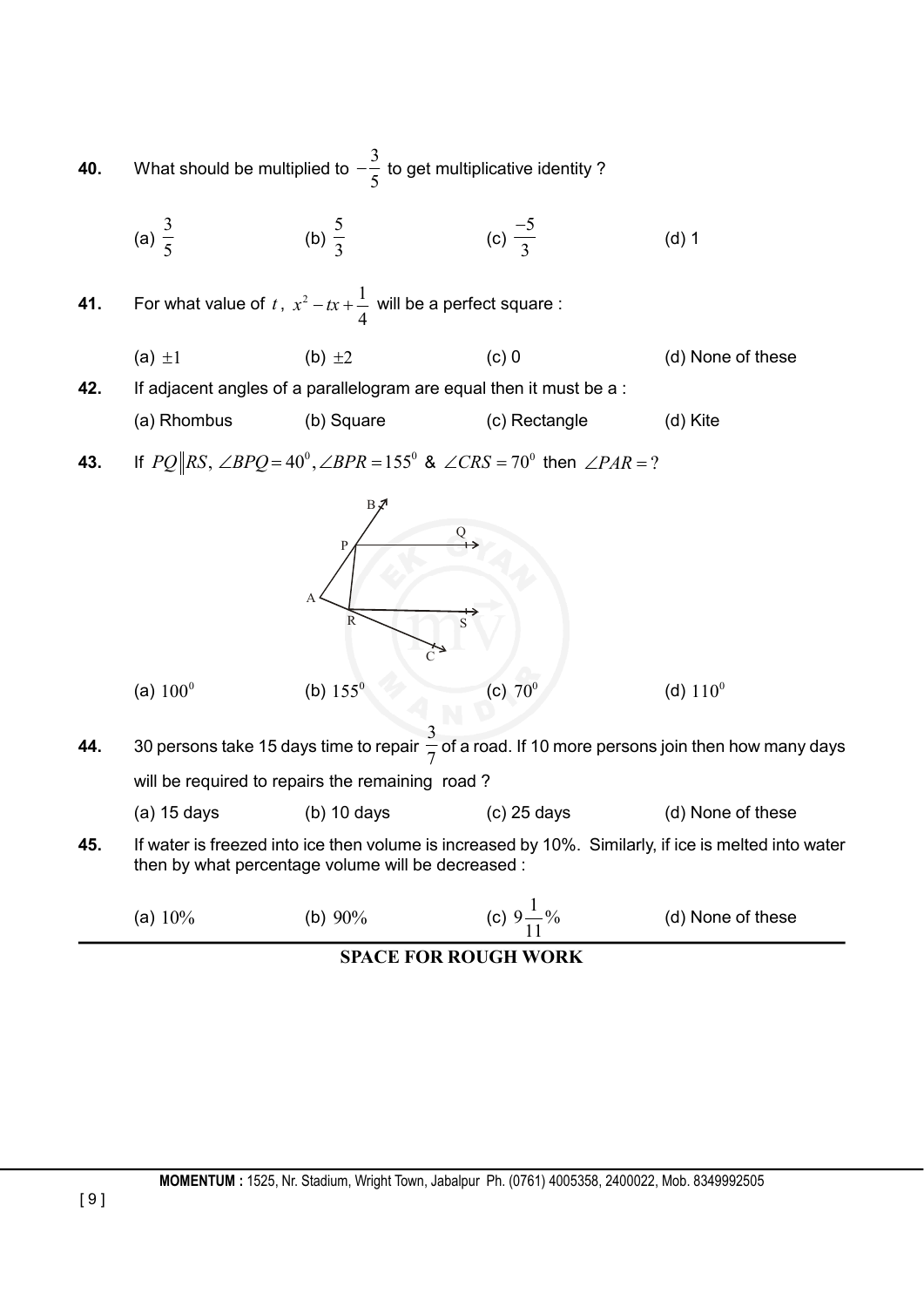## PART - III

|     |                |                                                                                                                                       |    |                                                                                                | <b>LOGICAL APTITUDE</b> |          |  |
|-----|----------------|---------------------------------------------------------------------------------------------------------------------------------------|----|------------------------------------------------------------------------------------------------|-------------------------|----------|--|
| 46. |                | Find out the number from alternatives which will come in place of question mark '?' to continue<br>the sequence 40, 90, 61, 52, ?, 94 |    |                                                                                                |                         |          |  |
|     | (a) 46         |                                                                                                                                       |    | (b) 63                                                                                         | $(c)$ 76                | (d) 84   |  |
| 47. | $\overline{2}$ | 19                                                                                                                                    | 17 |                                                                                                |                         |          |  |
|     | 3              | ?                                                                                                                                     | 13 |                                                                                                |                         |          |  |
|     | 5              |                                                                                                                                       | 11 |                                                                                                |                         |          |  |
|     | (a) 8          |                                                                                                                                       |    | (b) 85                                                                                         | (c) 21                  | $(d)$ 23 |  |
| 48. |                |                                                                                                                                       |    | Correct the following equation by interchanging two signs : $8 \times 3 - 12 \div 4 + 14 = 13$ |                         |          |  |

(a) + and  $\div$  (b) - and + (c)  $\times$  and - (d)  $\div$  and  $\times$ 

*Directions (Q No. 49 - 53):*

*Six players Alok, Pankaj, Sourabh, Sulabh, Chandan and Akhil sit around a table facing each other but not in same order. Each of them like to play sports as Polo, Baseball, Football, Cricket, Badminton and Hockey not in same order.*

*Players of Cricket and Football sit opposite to each other. Akhil plays Cricket. Chandan sits immediate left to Football Player. Sulabh sits between Sourabh and Badminton Player. Pankaj sits second left to Alok. Polo and Hockey players sit opposite to each other. Hockey and Baseball players are neighbour. Sulabh does not play Football.*

*From the given information answer the following questions :*

**49.** Player of Hockey is (a) Pankaj (b) Alok (c) Sourabh (d) Sulabh **50.** Immediate neighbour of Sourabh is : (a) Baseball player (b) Hockey player (c) Cricket player (d) Badminton player **51.** Akhil is related to Cricket in the same way Sourabh is related with : (a) Badminton (b) Polo (c) Football (d) Hockey **52.** The player sitting between Akhil and Polo player is (a) Alok (b) Chandan (c) Pankaj (d) Sulabh **53.** Find the odd pair : (a) Akhil - Sourabh (b) Pankaj - Chandan (c) Alok - Sulabh (d) Pankaj - Alok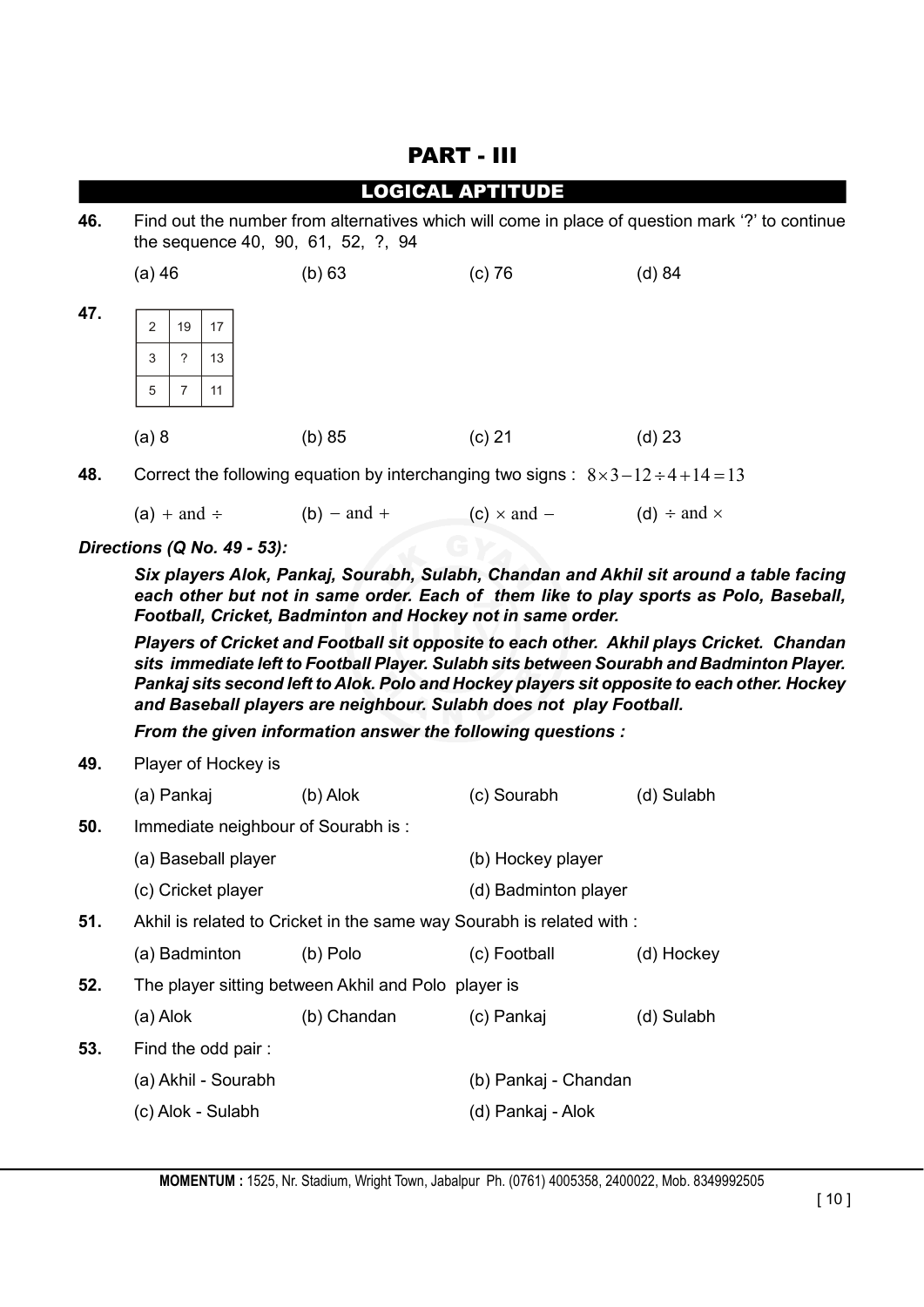**54.** Choose the correct mirror image of figure 'X' from given four alternatives :



- **55.** From same point, two men 'X' and 'Y' start walking in opposite direction to each other and cover distances 'P' and 'Q' respectively. Both of them turn right and again walk for same distances then distance between 'X' and 'Y' is :
	- (a)  $2(P^2+Q^2)$  (b)  $2\sqrt{P^2+Q^2}$  (c)  $2(P+Q)$  (d)  $\sqrt{2}(P+Q)$
- **56.** In a certain language NIGHT is coded as 'ODDGM', DARK is coded as 'EVOJ', how is GREEN coded in that language?
	- (a)  $H M B D G$  (b)  $H M C G D$  (c)  $O G H V L$  (d)  $F P B A I$
- **57.** Which of the following diagram indicates best relation between :
	-

(A) ISRO (B) NASA (C) CHANDRAYAN









**58.** Fire crackers should be banned in India

Argument - I - Yes, because it causes severe sound & air pollution.

- II No, because many people will become jobless,
- (a) Argument I is strong (b) Argument II is strong
	-
- 
- (c) Both arguments are strong (d) Neither I nor II argument are strong